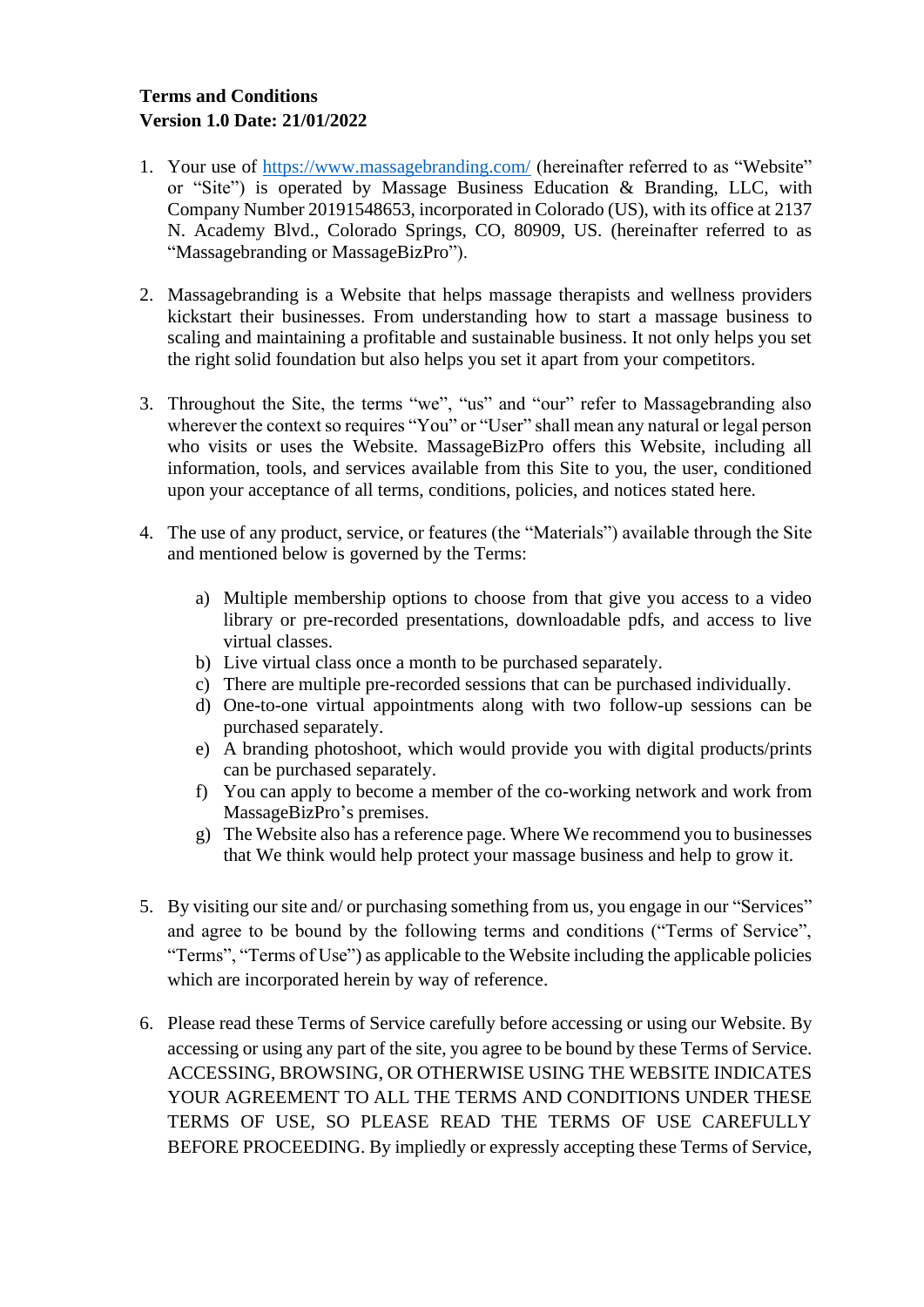you also accept and agree to be bound by our policies. (Including but not limited to Privacy Policy available and as amended from time to time.)

- 7. If you do not agree to all the terms and conditions of this agreement, then you may not access the Website or use any services. If these Terms of Service are considered an offer, acceptance is expressly limited to these Terms of Service.
- 8. You can review the most current version of the Terms of Service at any time on this page. We reserve the right to update, change or replace any part of these Terms of Service by posting updates and/or changes to our Website. It is your responsibility to check this page periodically for changes. Your continued use of or access to the Website following the posting of any changes constitutes acceptance of those changes.
- 9. This Website, including all Materials present (excluding any applicable third-party materials), is the property of MassageBizPro and is copyrighted and protected by worldwide copyright laws and treaty provisions. You hereby agree to comply with all copyright laws worldwide in your use of this Website and to prevent any unauthorized copying of the Materials. MassageBizPro does not grant any express or implied rights under any patents, trademarks, copyrights, or trade secret information.
- 10. When you use any Materials provided by us through the Website including but not limited to (e.g. customer comments and social actions) you will be subject to the rules, guidelines, policies, terms, and conditions applicable to such services, and they shall be deemed incorporated into the Terms of Service and considered a part and parcel of the Terms of Service. As long as you comply with the Terms of Service, we grant you a personal, non-exclusive, non-transferable, and limited privilege to enter and use the Website.
- 11. E-Commerce Terms:
	- a. Individuals using the Website who are Minors/under the age of 18 shall not register as a User of the Website and shall not transact on or use the Website.
	- b. You may not use our products for any illegal or unauthorized purpose nor may you, in the use of the Service, violate any laws in your jurisdiction (including but not limited to Intellectual Property laws).
	- c. You must not transmit any worms or viruses or any code of a destructive nature. A breach or violation of any of the Terms will result in an immediate termination of your Services.
- 12. Order Acceptance:
	- a. Each product on the Website purchased by you is sold by us.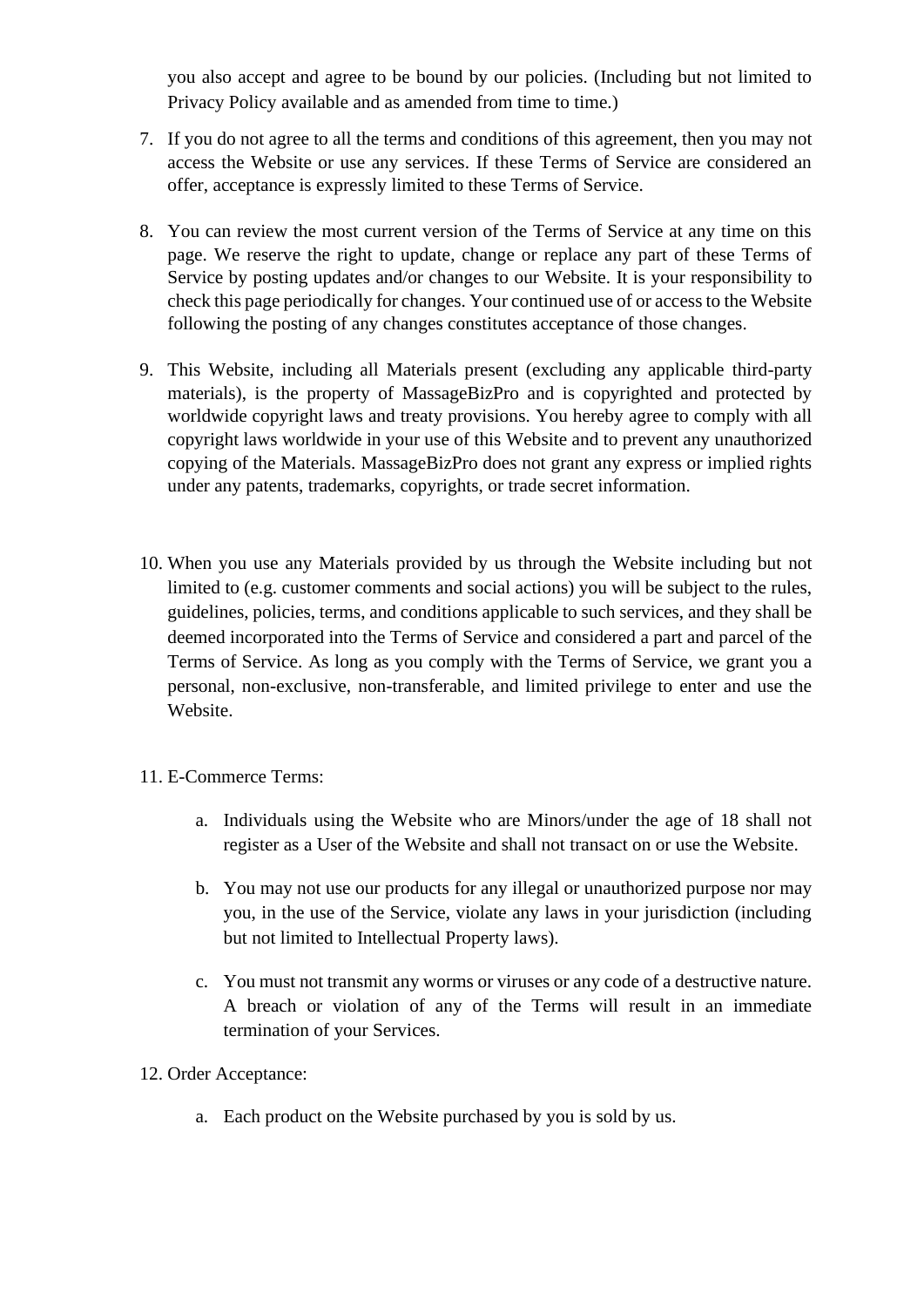- b. Acceptance of your purchase will take place when we send you a confirmation email. In case we are unable to accept your purchase, we will inform you of this in writing and will not charge you for the same.
- c. Cardholders must retain a copy of transaction records and Merchant policies and rules.
- d. By purchasing on our Website, you authorize us or our third-party payment processer to process your credit/debit card details for the amount of your purchase.
- e. We accept payments made by:
	- i. Debit cards either Visa or Master Card and all credit cards.
- f. In order to authorize credit/debit card payments, we may be required to create an account for you with our third-party payment processors, including accepting their standard terms and conditions and submitting your details to them on your behalf. You hereby authorize us to do so and we shall not be liable to you for any damage or loss you may incur as a result.
- g. We may remove or add cards or other payment methods that we accept at any time without prior notice to you.
- 13. Refund:

Any Material or Service purchased by a user on this Website is NOT liable to refund. All purchases are final and non-refundable whatsoever. Rescheduling of sessions is an option for certain services, refer the Refund and Rescheduling Policy for more details.

- 14. Eligibility and Registration Requirements:
	- a. You are eligible to register as a buyer and purchase Materials if you are above the legal age for purchasing Products in your country of residence; and
	- b. To register on the Website, you will need to provide us with certain information. Your registration to the Site may not be accepted if you do not provide us with the required information. We reserve the right to decline any registration without further explanation. We reserve the right to undertake such checks as are necessary to verify your identity.
	- c. After you have completed registration, your registration shall continue for an indefinite period, subject to suspension or termination in accordance with these Terms of Service.
- 15. General Terms:
	- a. We reserve the right to refuse service to anyone for any reason at any time. You understand that your content (not including credit card information), may be transferred unencrypted and involve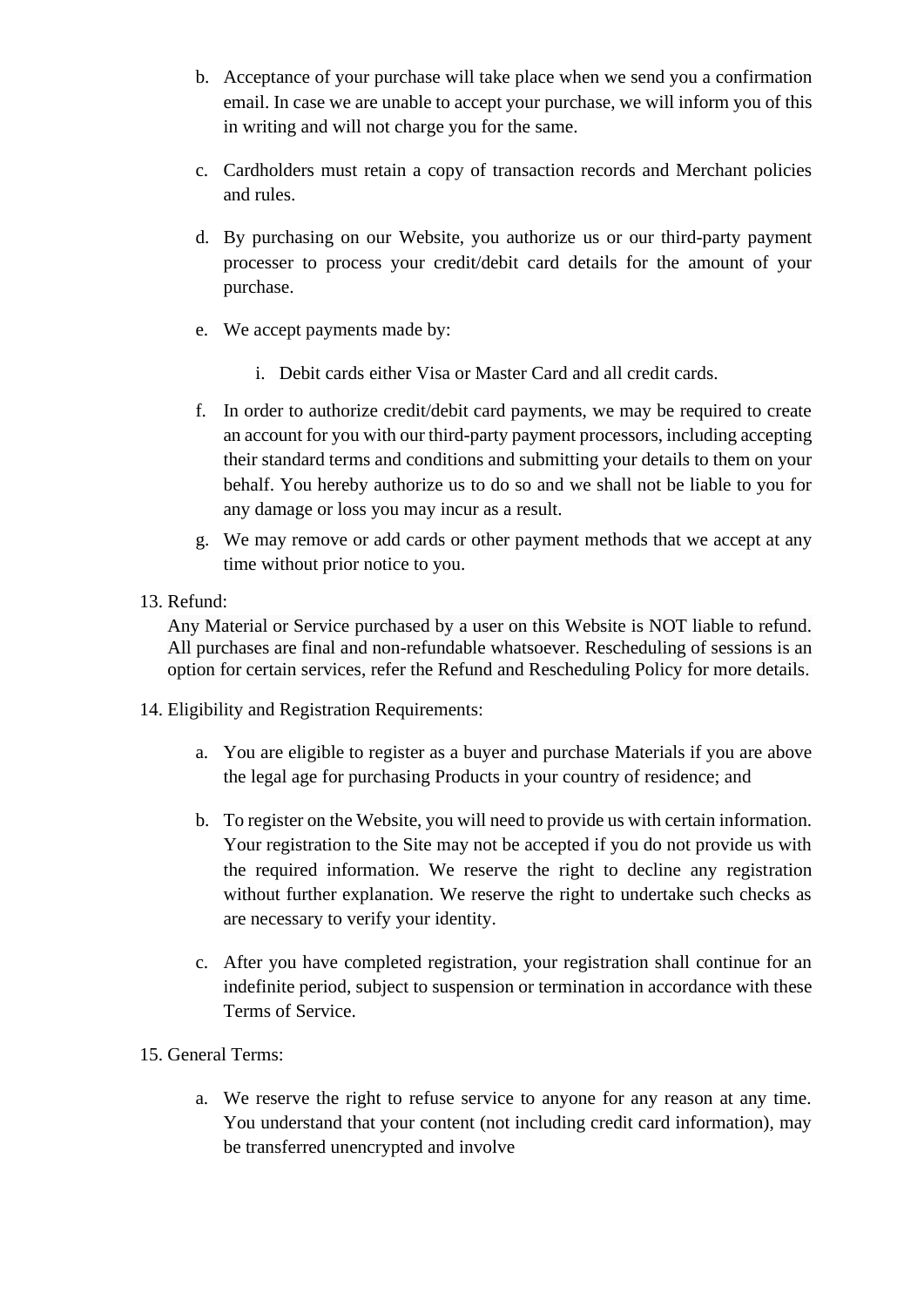- i. transmissions over various networks.
- ii. changes to conform and adapt to technical requirements of connecting networks or devices.
- 16. Credit card information is always encrypted during transfer over networks. You agree not to reproduce, duplicate, copy, sell, resell or exploit any portion of the Materials or Service, use of the Materials or Service, or access to the Materials or Service or any contact on the Website through which the service is provided, without express written permission by MassageBizPro.
- 17. Your Obligations:
	- a. During your purchase on the Website, you agree that you:
		- i. intend to enter into a contract with us;
		- ii. are responsible for maintaining the confidentiality of, and restricting access to and use of your account and password, and accept responsibility for all activities that occur under your account and password;
		- iii. are responsible for maintaining the confidentiality of your account and agree not to share your login details with any other user;
		- iv. agree to immediately notify us of any unauthorized use of your password or account or any other breach of security;
		- v. will provide true, accurate, current, and complete information about yourself and your use of the Website as required by us;
		- vi. will cooperate with our requests for additional information with respect to your eligibility and usage of our Website.
		- vii. will maintain the confidentiality of all the information that is provided to you by this Website.
- 18. Accuracy, Completeness, and Timeliness of Information:

We are not responsible if information made available on this site is not accurate, complete, or current. The material on this site is provided for general information only and should not be relied upon or used as the sole basis for making decisions without consulting primary, more accurate, more complete, or timelier sources of information. Any reliance on the material on this site is at your sole risk. This site may contain certain historical information. Historical information, necessarily, is not current and is provided for your reference only. We reserve the right to modify the contents of this site at any time, but we have no obligation to update any information on our site. You agree that it is your responsibility to monitor changes to our site.

19. Modifications to the Service and Prices: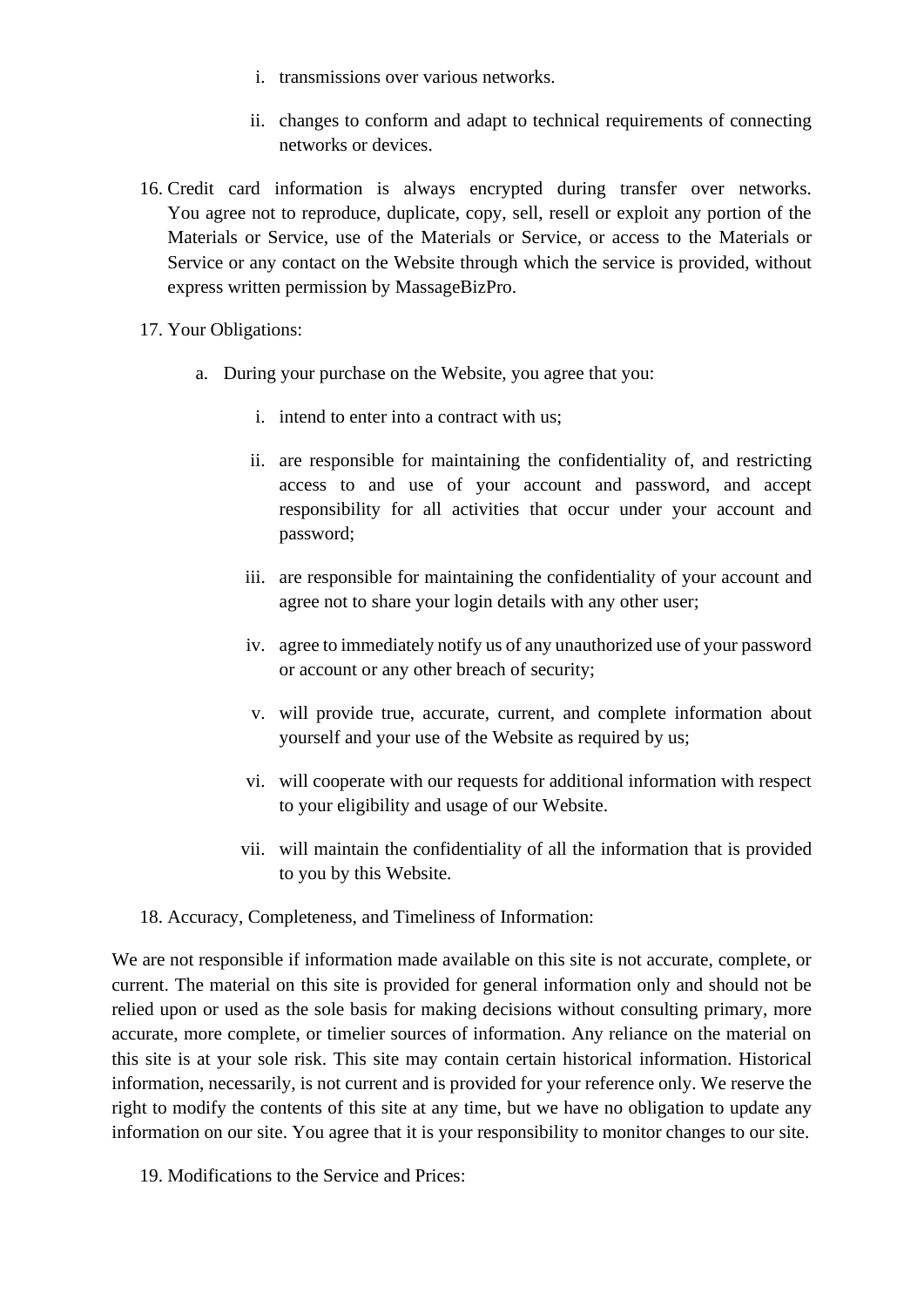- a. Prices for our products are subject to change without notice.
- b. We reserve the right at any time to modify or discontinue the Service (or any part or content thereof) without notice at any time.
- c. We shall not be liable to you or any third party for any modification, price change, suspension, or discontinuance of the Service.

20. Intellectual Property:

- a) MassageBizPro is entirely protected by copyright, trademark, and/or other laws of the United States. You acknowledge and agree that all the associated intellectual property rights are the sole exclusive property of MassageBizPro.
- b) You are expressly not allowed to erase, delete, edit or remove any copyright, trademark, logo, proprietary rights notices, or source identifiers on or any MassageBizPro's content.
- c) You are not permitted to utilize, copy, modify, repurpose, prepare derivative works of, distribute, license, sell, transfer, publicly display, transmit, broadcast, or otherwise exploit MassageBizPro content, except as expressly permitted in these Terms.
- d) Subject to your adherence to these Terms, MassageBizPro shall grant you a limited, non-exclusive, non-sub-licensable, revocable, non-transferable license to access and view any content made available on or through this Website and accessible to you, exclusively for your personal consumption and noncommercial use.
- e) As and when you are uploading, posting, or otherwise making available any content on or through MassageBizPro, you grant to MassageBizPro a nonexclusive, perpetual (or for the term of the protection), sub-licensable, and transferable license to such content to access, use, store, copy, modify, prepare derivative works of, distribute, publish, transmit, stream, broadcast, and otherwise exploit in any manner such content to provide and/or promote MassageBizPro, in any media or platform.
- f) You shall remain responsible for any and all content that you make available on or through MassageBizPro and the Site. Accordingly, you represent and warrant that: (i) you are the sole and exclusive owner of all content that you make available on or through MassageBizPro; and (ii) neither the content nor your posting, uploading, publishing, submitting, or transmitting content that may misappropriate or violate a third party's patent, copyright, trademark, trade secret, moral rights or other proprietary or intellectual property rights, or rights of publicity or privacy, or result in the violation of any applicable law or regulation.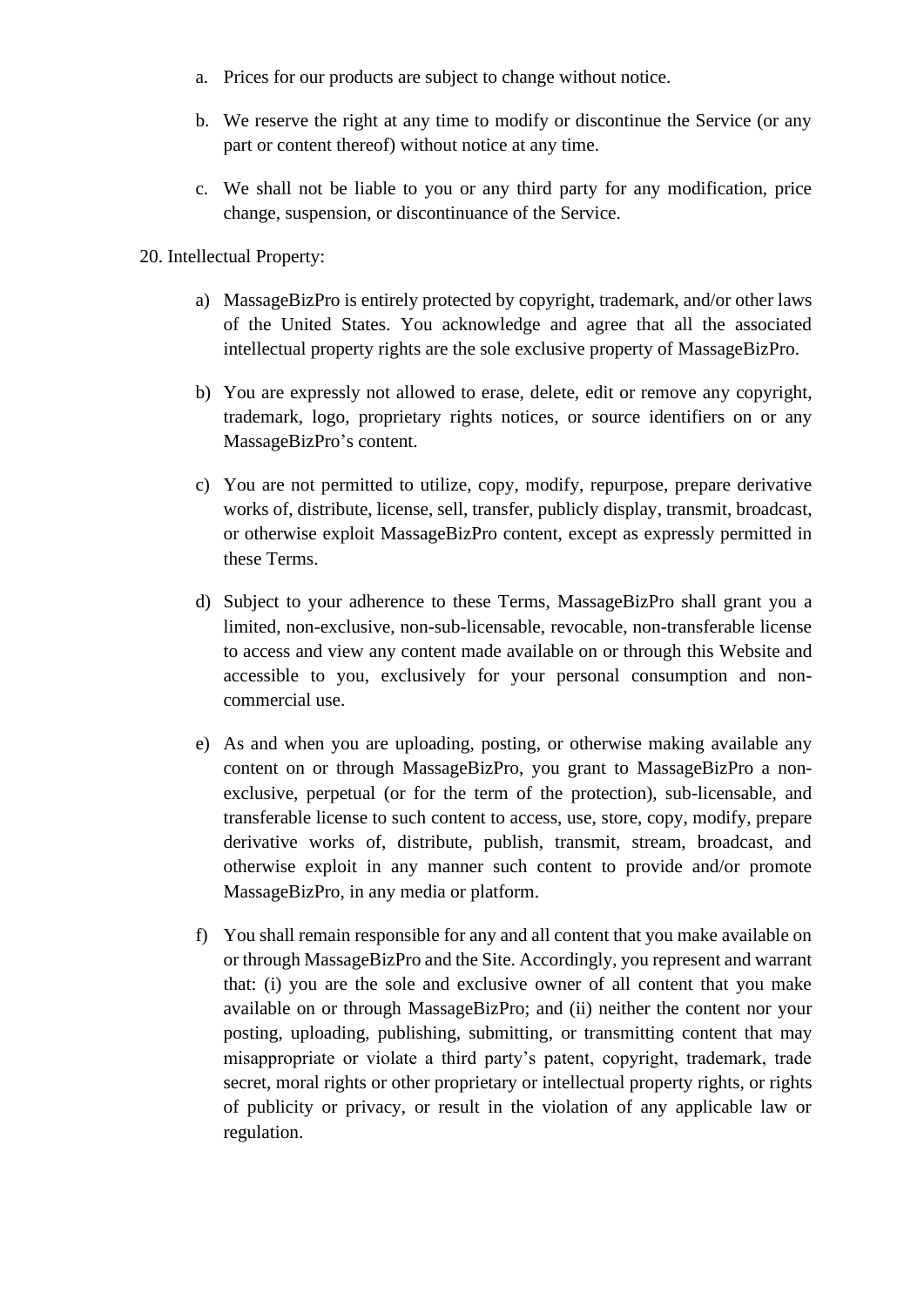- g) You must not post, upload, publish, submit or transmit any content that: (i) is fraudulent, untrue, or misleading (directly or by failure to update information); (ii) is defamatory, obscene, vulgar, or offensive; (iii) promotes discrimination, racism, hatred, harassment or harm against any individual or group; (iv) is threatening to any other person; (v) promotes illegal or harmful activities; or (vi) violates any of MassageBizPro's policies.
- h) You acknowledge that MassageBizPro has no general obligation to monitor the content of the customer nor to actively seek facts or circumstances indicating illegal activity, but has the right to review, disable access to, or edit any content made available on MassageBizPro.
- i) MassageBizPro respects copyright law and expects its users to do the same. If you believe that any content on MassageBizPro infringes copyrights you own, notify us.
- 21. Accuracy of Billing and Account Information:
	- a. We reserve the right to refuse any purchase with us for any reason whatsoever. We may, in our sole discretion, limit or cancel quantities purchased per person, per household, or per order. These restrictions may include orders placed by or under the same customer account, the same credit card, and/or orders that use the same billing and/or shipping address. In the event that we make a change to or cancel an order, we may attempt to notify you by contacting the e-mail and/or billing address/phone number provided at the time the purchase was made. We reserve the right to limit or prohibit purchases that, in our sole judgment, appear to be placed by dealers, resellers, or distributors.
	- b. You agree to provide current, complete, and accurate purchase and account information for all purchases made at our store. You agree to promptly update your account and other information, including your email address, credit card numbers, and expiration dates so that we can complete your transactions and contact you as needed.
- 22. Third-party Tools:
	- a. We may provide you with access to third-party tools over which we neither monitor nor have any control nor input.
	- b. You acknowledge and agree that we provide access to such tools on an" as is" and "as available" basis without any warranties, representations, or conditions of any kind and without any endorsement.
	- c. We shall have no liability whatsoever arising from or relating to your use of optional third-party tools.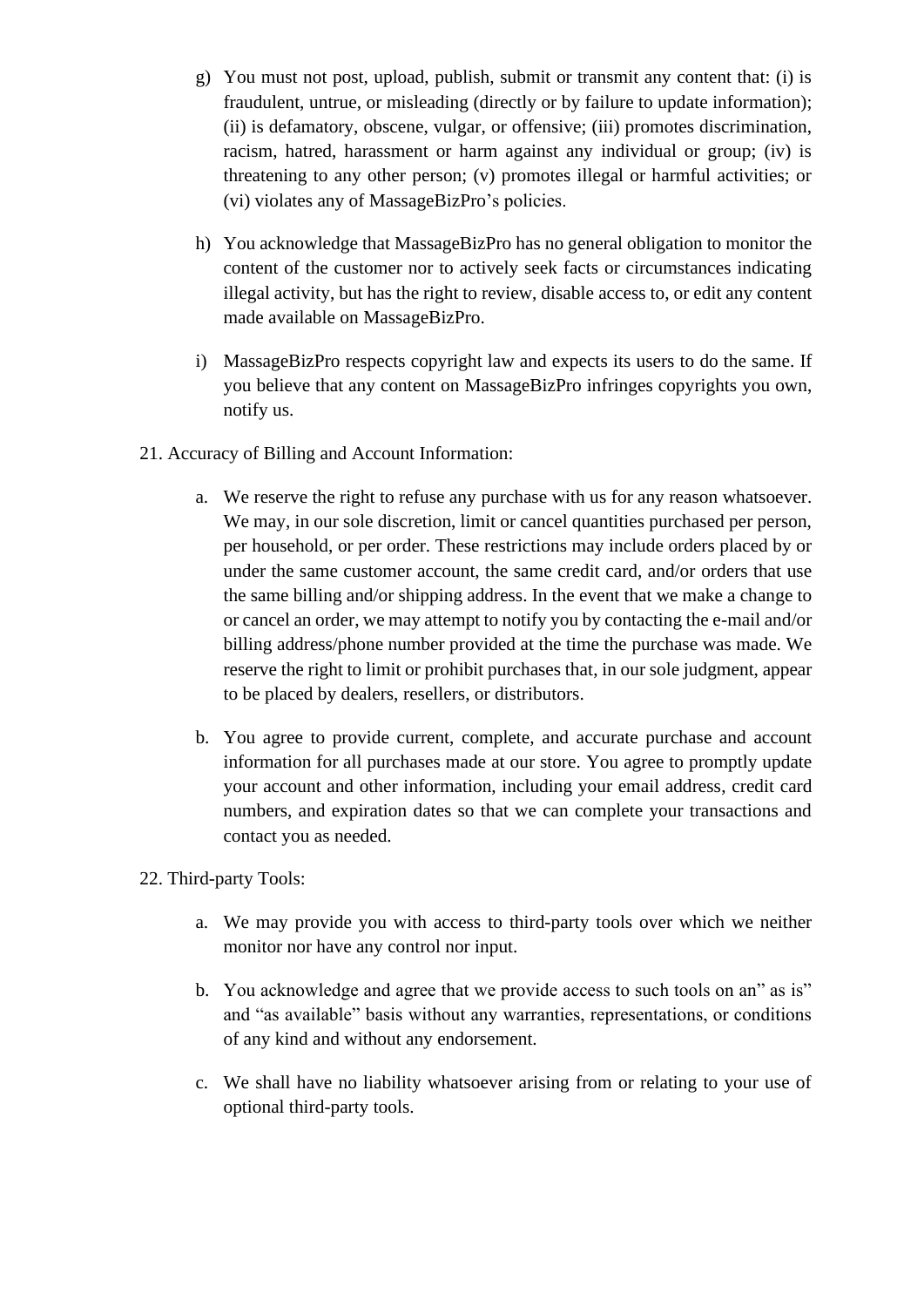- d. Any use by you of optional tools offered through the site is entirely at your own risk and discretion and you should ensure that you are familiar with and approve of the terms on which tools are provided by the relevant third-party provider(s).
- e. We may also, in the future, offer new services and/or features and/or material through the Website (including, the release of new tools and resources). Such new features and/or services shall also be subject to these Terms of Service.
- 23. Third-party Links:
	- a. Certain content, products, and services available via our Service may include materials from third parties.
	- b. Third-party links on this site may direct you to third-party Websites that are not affiliated with us. We are not responsible for examining or evaluating the content or accuracy and we do not warrant and will not have any liability or responsibility for any third-party materials or Websites, or for any other materials, products, or services of third parties.
	- c. We are not liable for any harm or damages related to the purchase or use of goods, services, resources, content, or any other made in connection with any third-party Websites. Please review carefully the third-party's policies and practices and make sure you understand them before you engage in any transaction.
	- d. Complaints, claims, concerns, or questions regarding third-party products should be directed to the third party.
- 24. False Identity Submissions

You may not use a false e-mail address, pretend to be someone other than yourself, or otherwise mislead us or third-parties as to the origin of any comments. You are solely responsible for any comments you make and their accuracy. We take no responsibility and assume no liability for any comments posted by you or any third party.

- 25. Personal Information:
	- a. We view the protection of your privacy as a very important principle. We understand clearly that You and Your Personal Information is one of our most important assets. We store and process Your Information including any sensitive financial information collected if any. Your submission of personal information through the Website is governed by our Privacy Policy. Click here to view our Privacy Policy. If you object to Your Information being transferred or used in this way please do not use the Website.
	- b. We do not disclose your personal information to third parties for their marketing and advertising purposes without your explicit consent.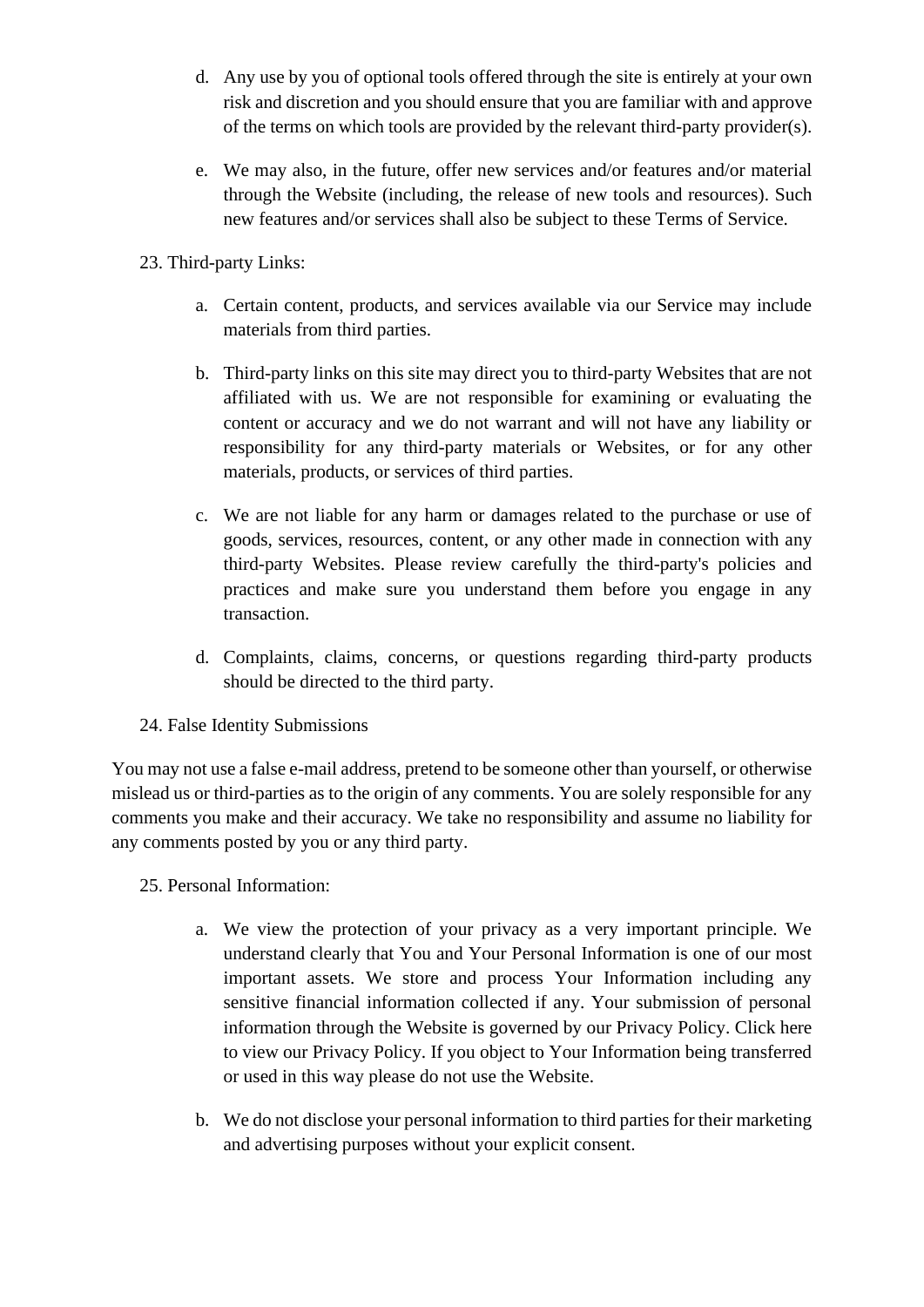- c. We may disclose personal information if required to do so by law or in the good faith belief that such disclosure is reasonably necessary to respond to subpoenas, court orders, or other legal processes. We may disclose personal information to law enforcement offices, third party rights owners, or others in the good faith belief that such disclosure is reasonably necessary to: enforce our Terms or Privacy Policy; respond to claims that an advertisement, posting or other content violates the rights of a third party; or protect the rights, property or personal safety of our users or the general public.
- 26. Errors, Inaccuracies, And Omissions:
	- a. Occasionally there may be information on our site or in the Service that contains typographical errors, inaccuracies, or omissions that may relate to product descriptions, pricing, promotions, offers, product shipping charges, transit times, and availability. We reserve the right to correct any errors, inaccuracies, or omissions, and to change or update information or cancel orders if any information in the Service or on any related Website is inaccurate at any time without prior notice (including even after you have submitted your order, and therefore not honor your order).
	- b. We undertake no obligation to update, amend or clarify information in the Service or on any related Website, including without limitation, pricing information, except as required by law. No specified update or refresh date applied in the Service or on any related Website should be taken to indicate that all information in the Service or on any related Website has been modified or updated.
- 27. Prohibited Uses:
	- a. You shall not use any "deep-link", "page-scrape", "robot", "spider" or other automatic devices, program, algorithm or methodology, or any similar or equivalent manual process, to access, acquire, copy or monitor any portion of the Website or any Content, or in any way reproduce or circumvent the navigational structure or presentation of the Website or any Content, to obtain or attempt to obtain any materials, documents or information through any means not purposely made available through the Website. We reserve our right to bar any such activity.
	- b. You shall not attempt to gain unauthorized access to any portion or feature of the Website, or any other systems or networks connected to the Website or to any server, computer, network, or to any of the services offered on or through the Website, by hacking, password "mining" or any other illegitimate means.
	- c. You shall not probe, scan or test the vulnerability of the Website or any network connected to the Website nor breach the security or authentication measures on the Website or any network connected to the Website. You may not reverse look-up, trace, or seek to trace any information on any other User of or visitor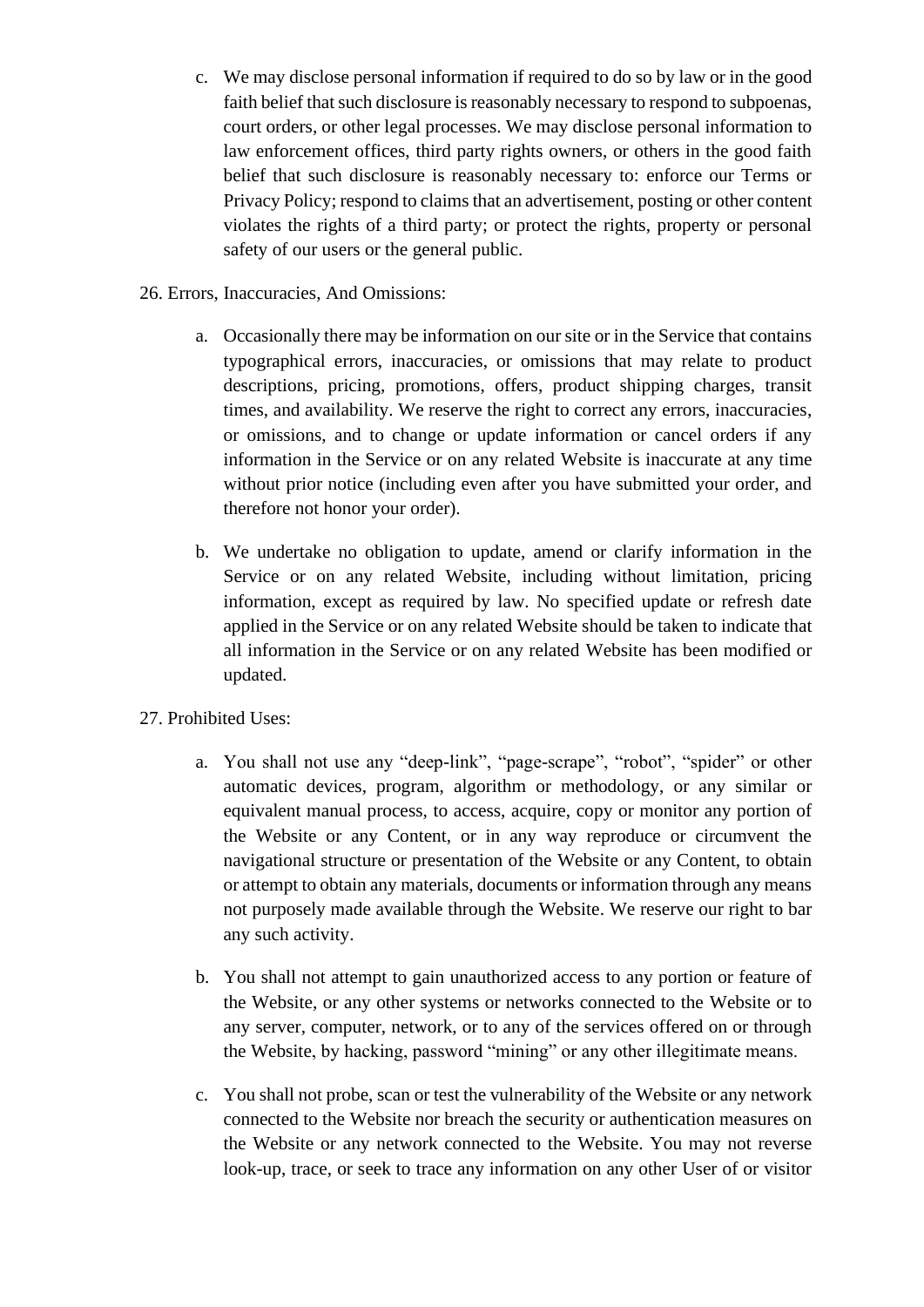to Website, or any other customer, including any account on the Website not owned by You, to its source, or exploit the Website or any service or information made available or offered by or through the Website, in any way where the purpose is to reveal any information, including but not limited to personal identification or information, other than Your own information, as provided for by the Website.

- d. You agree not to use any device, software, or routine to interfere or attempt to interfere with the proper working of the Website or any transaction being conducted on the Website, or with any other person's use of the Website.
- e. You are prohibited from using the site or its content:
	- i. for any unlawful purpose;
	- ii. to solicit others to perform or participate in any unlawful acts;
	- iii. to violate any international, federal, provincial, or state regulations, rules, laws, or local ordinances;
	- iv. to infringe upon or violate our intellectual property rights or the intellectual property rights of others;
	- v. to harass, abuse, insult, harm, defame, slander, disparage, intimidate, or discriminate based on gender, sexual orientation, religion, ethnicity, race, age, national origin, or disability;
	- vi. to submit false or misleading information;
	- vii. to upload or transmit viruses or any other type of malicious code that will or may be used in any way that will affect the functionality or operation of the Service or of any related Website, other Websites, or the Internet;
	- viii. to collect or track the personal information of others;
		- ix. to spam, phish, pharm, pretext, spider, crawl, or scrape;
		- x. for any obscene or immoral purpose; or
	- xi. to interfere with or circumvent the security features of the Service or any related Website, other Websites, or the Internet.
- f. We reserve the right to terminate your use of the Service or any related Website for violating any of the prohibited uses.
- 28. Disclaimer of Warranties and Limitation of Liability: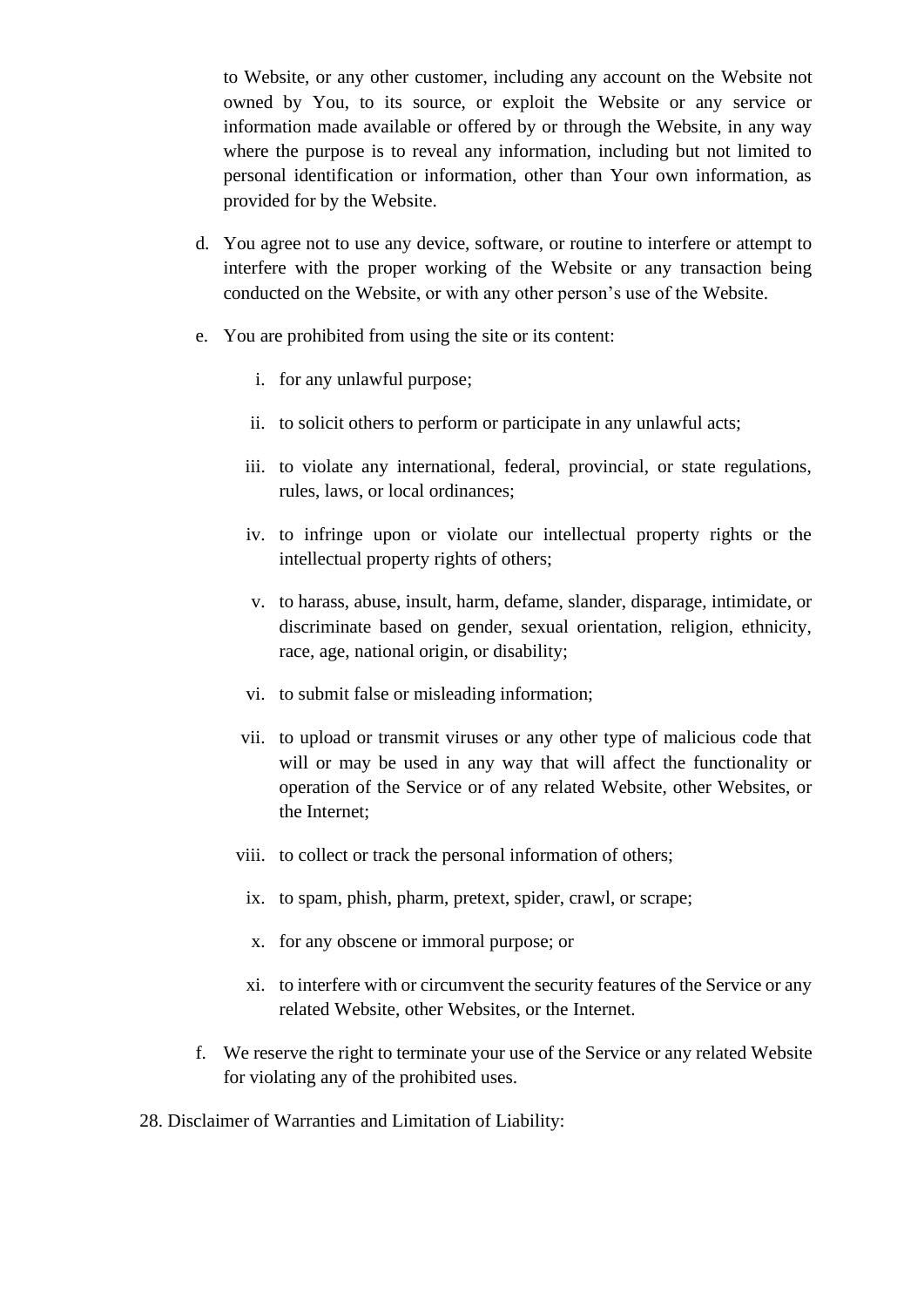- a. We do not guarantee, represent or warrant that your use of our service will be uninterrupted, timely, secure, or error-free. We do not warrant that the results that may be obtained from the use of the service will be accurate or reliable.
- b. You agree that from time to time we may remove the service for indefinite periods of time or cancel the service at any time, without notice to you.
- c. You expressly agree that your use of, or inability to use, the service is at your sole risk. The service and all products and services delivered to you through the Site are (except as expressly stated by us) provided on an 'as is' and 'as available basis for your use, without any representation, warranties, or conditions of any kind, either express or implied, including all implied warranties or conditions of merchantability, merchantable quality, fitness for a particular purpose, title, and non-infringement. In no case shall MassageBizPro, our directors, partners, shareholders, officers, employees, affiliates, agents, contractors, interns, suppliers, service providers, or licensors be liable for any injury, loss, claim, or any direct, indirect, incidental, punitive, special, or consequential damages of any kind, including, without limitation lost profits, lost revenue, lost savings, loss of data, replacement costs, or any similar damages, whether based in contract, tort (including negligence), strict liability or otherwise, arising from your use of any of the service or any products procured using the service, or for any other claim related in any way to your use of the service or any product, including, but not limited to, any errors or omissions in any content, or any loss or damage of any kind incurred as a result of the use of the service or any content (or product) posted, transmitted, or otherwise made available via the service, even if advised of their possibility. Because some states or jurisdictions do not allow the exclusion or the limitation of liability for consequential or incidental damages, in such states or jurisdictions, our liability shall be limited to the maximum extent permitted by law.
- d. This Website, all the Materials and information/content (including but not limited to software) and services, included on or otherwise made available to you through this Website are provided on an "as is" and "as available" basis without any representation or warranties, express or implied except otherwise specified in writing. Without prejudice to the foregoing paragraph, MassageBizPro does not warrant that:
	- i. This Website will be constantly available, or available at all; or
	- ii. The information on this Website is complete, true, accurate, or nonmisleading.
- e. MassageBizPro will not be liable to you in any way or in relation to the Materials of, or use of, or otherwise in connection with, the Website. MassageBizPro does not warrant that this site; information, content, Materials, product (including software), or services included on or otherwise made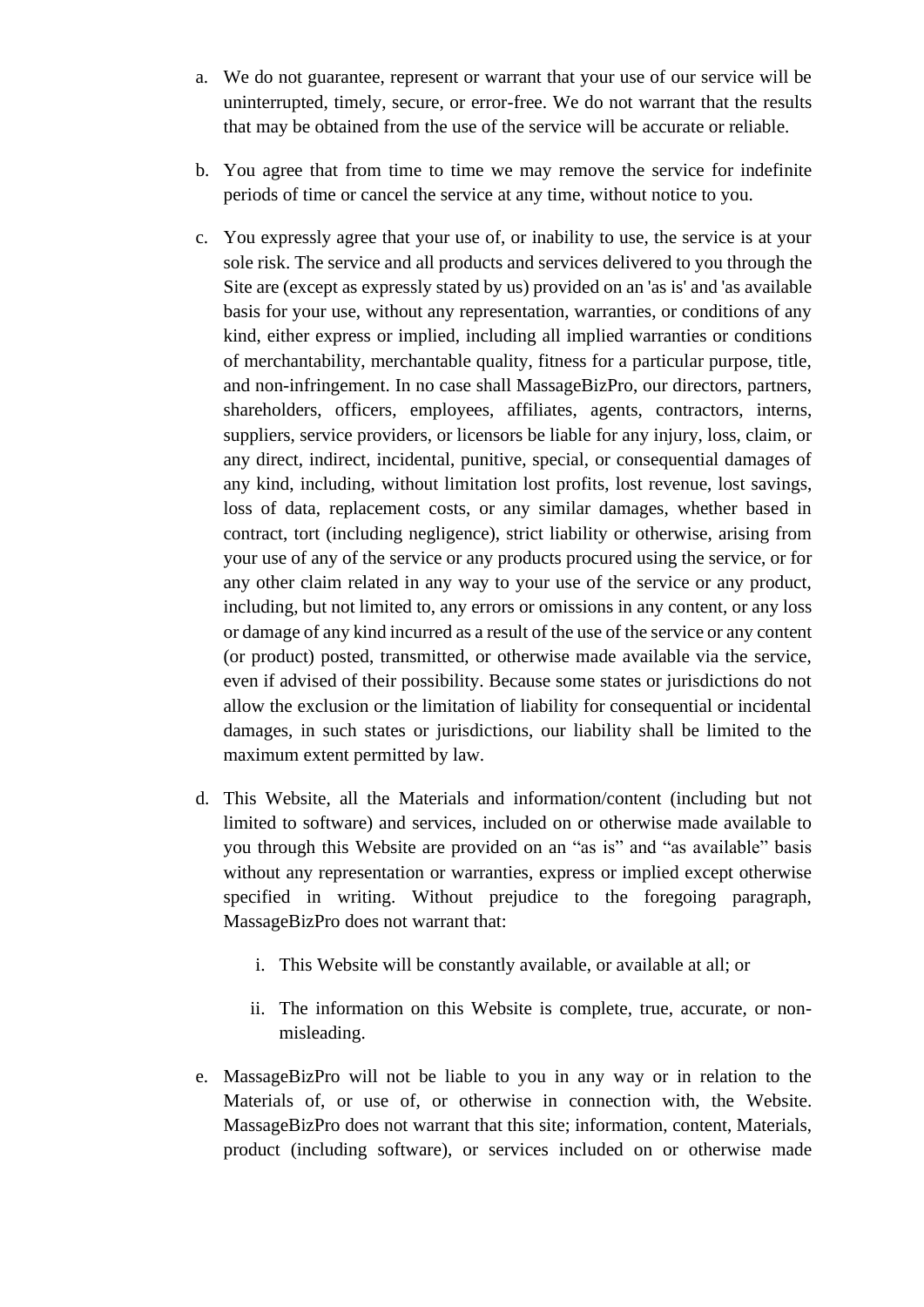available to You through the Website; their servers; or electronic communication sent from Us are free of viruses or other harmful components.

## 29. Relationship of the Parties:

Nothing contained in these Terms of Services will be deemed or construed by the parties to create a partnership, joint venture, or agency between the parties. It is understood that the parties will at all times remain independent parties.

30. Indemnity:

You agree to indemnify, defend and hold harmless MassageBizPro, owner, licensee, affiliates, subsidiaries, group companies (as applicable), and their respective officers, partners, shareholders, officers, directors, agents, contractors, licensors, service providers, subcontractors, suppliers, interns and employees, harmless from any claim or demand, including reasonable attorneys' fees, made by any third party due to or arising out of Your breach of these Terms of Service or the documents they incorporate by reference or your violation of any law or the rights of a third-party.

31. Severability:

If any provision of these Terms of Service is determined to be unlawful, void, or unenforceable, such provision shall nonetheless be enforceable to the fullest extent permitted by applicable law, and the unenforceable portion shall be deemed to be severed from these Terms of Service, such determination shall not affect the validity and enforceability of any other remaining provisions.

### 32. Limitation Of Damages:

In no event shall MassageBizPro or any of its subsidiaries or affiliates or owners be liable to any entity for any direct, indirect, special, consequential, or other damages (including, without limitation, any lost profits, business interruption, loss of information or programs or other data on your information handling system) that are related to the use of, or the inability to use, the content, materials, and functions of this Website or any linked Website, even if MassageBizPro is expressly advised of the possibility of such damages.

### 33. Termination

- a. Without prejudice to any of our rights and remedies and without any liability to you, we may limit, suspend or withdraw a user's access to the Website and/or cancel any order placed by you at our sole discretion. For the avoidance of doubt, any amounts paid and received by us in relation to a canceled order will be refunded.
- b. The obligations and liabilities of the parties incurred prior to the termination date shall survive the termination of this agreement for all purposes.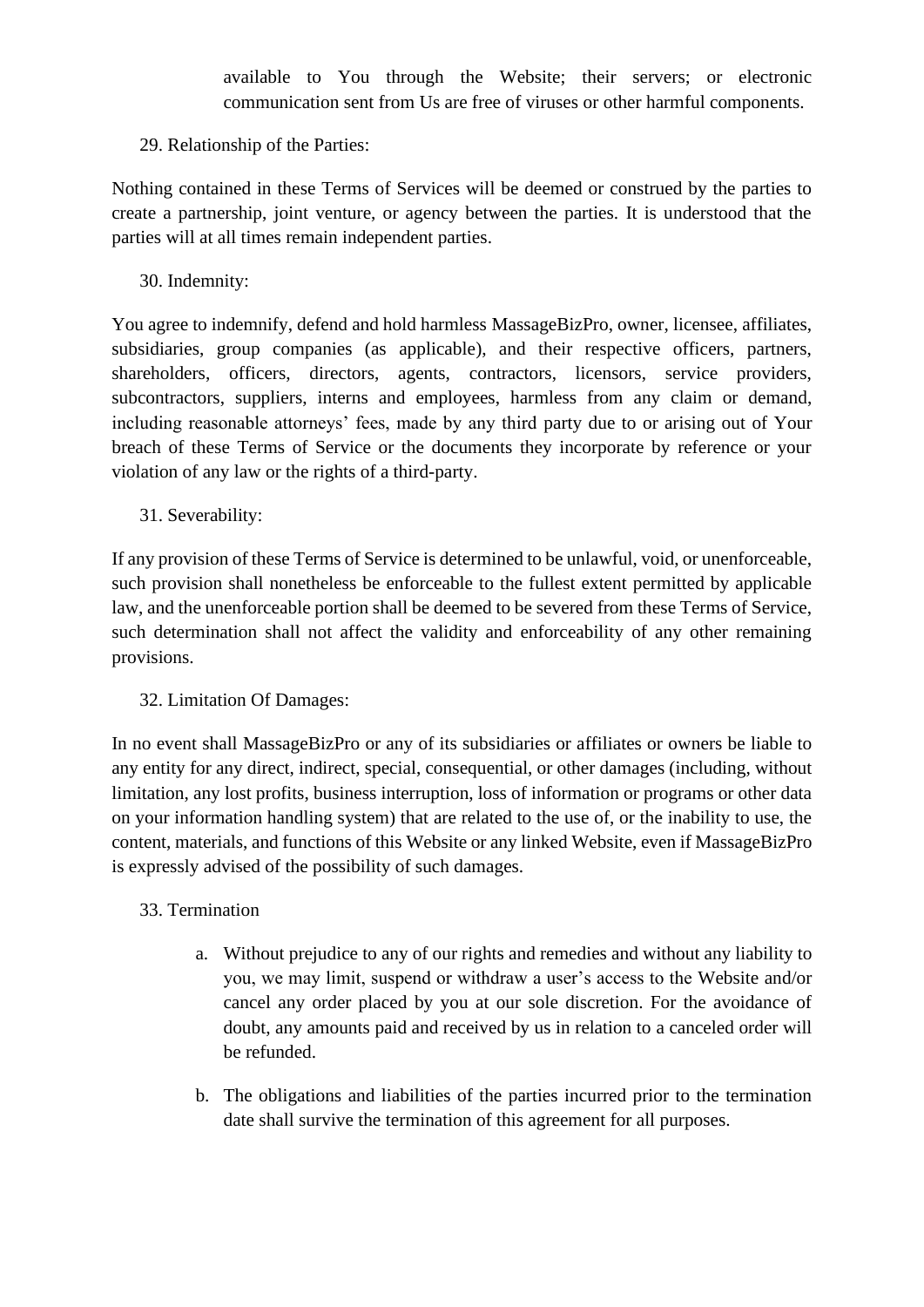- c. These Terms of Service are effective unless and until terminated by either you or us. You may terminate these Terms of Service at any time by notifying us that you no longer wish to use our Services, or when you cease using our site.
- d. If in our sole judgment you fail, or we suspect that you have failed, to comply with any term or provision of these Terms of Service, we also may terminate this agreement at any time without notice and you will remain liable for all amounts due up to and including the date of termination, and/or accordingly may deny you access to our Services (or any part thereof).

## 34. Force Majeure:

Neither party will be liable for any loss or damage or for any delay or failure in performance due to acts beyond the control of such party whether or not such acts could reasonably be anticipated, including but not limited to, acts of God, legislative, judicial or regulatory acts of the federal or state government, court or regulatory authority, acts of any of our suppliers or any third-party providers of products to us, labor disruptions, pandemics, blackouts, or embargoes.

## 35. No Waiver:

- a. The failure of us to exercise or enforce any right or provision of these Terms of Service shall not constitute a waiver of such right or provision.
- b. Any waiver by us of any of the provisions of these Terms of Sale will not constitute a waiver of any other provision, nor will any such waiver constitute a continuing waiver of that particular provision, unless expressly provided by us in writing.

# 36. Entire Agreement:

These Terms of Service and any policies or operating rules posted by Us on this site or in respect to The Service constitutes the entire agreement and understanding between You and Us and govern Your use of the Service, superseding any prior or contemporaneous agreements, communications, and proposals, whether oral or written, between You and Us (including, but not limited to, any prior versions of the Terms of Service). Any ambiguities in the interpretation of these Terms of Service shall not be construed against the drafting party.

### 37. Dispute Resolution

Subject to any exceptions specified in these Terms and Conditions, if you and MassageBizPro are unable to resolve any dispute through informal discussion, then you and MassageBizPro agree to submit the issue first before a non-binding mediator and to an arbitrator in the event that mediation fails. The decision of the arbitrator will be final and binding. Any mediator or arbitrator must be a neutral party acceptable to both you and MassageBizPro. The costs of any mediation or arbitration will be paid by the unsuccessful party. Notwithstanding any other provision in these Terms and Conditions, you and MassageBizPro agree that you both retain